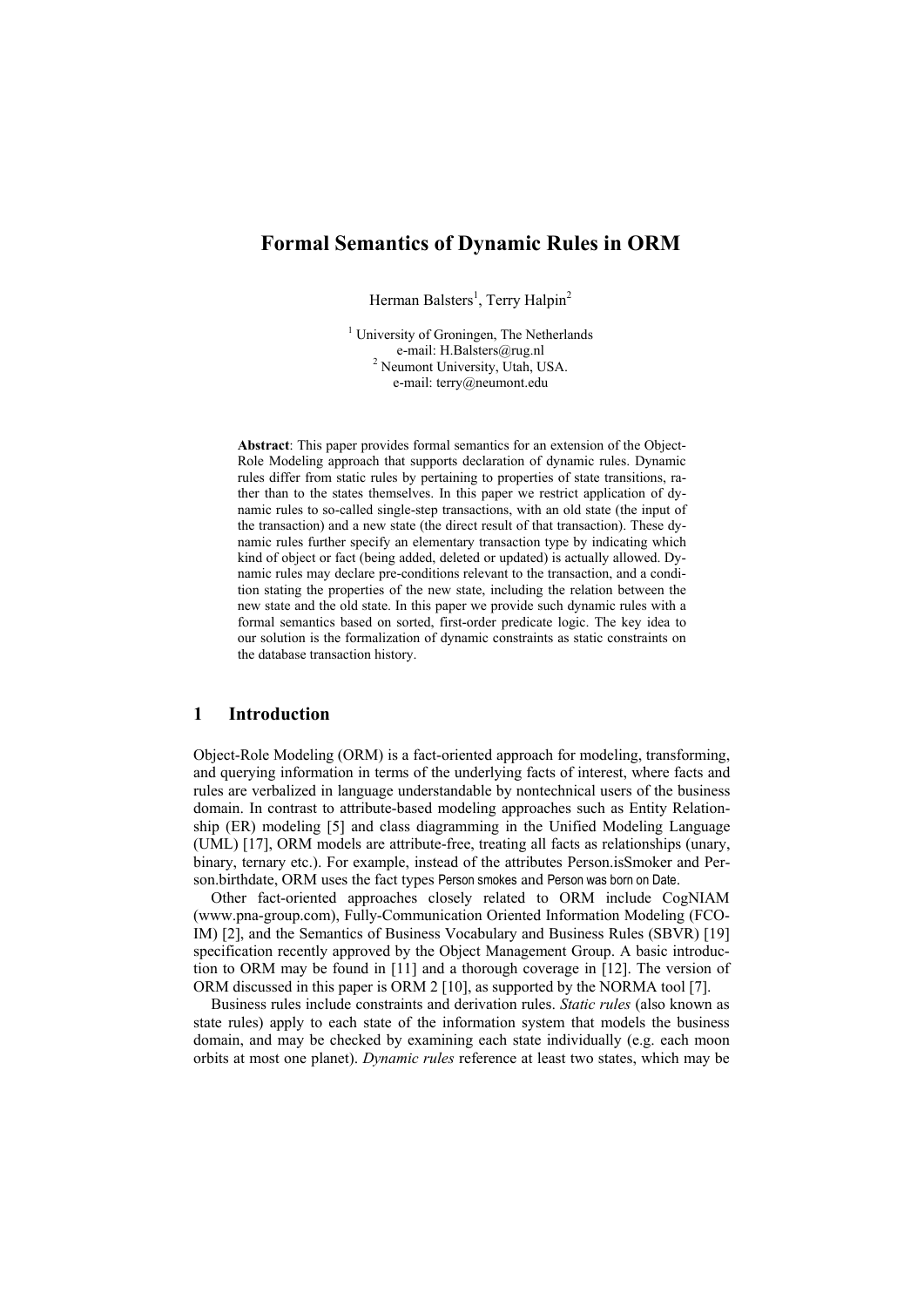either successive (e.g. no employee may be demoted in rank—this kind of dynamic rule is known as a transition constraint) or separated by some period (e.g. invoices ought to be paid within 30 days of being issued). ORM is richer than ER or UML in its ability to depict static constraints graphically, but unlike UML it currently has no graphic notation (e.g. activity diagrams) to specify business processes. To capture dynamic rules, UML supplements its graphical notations with formulae in the Object Constraint Language (OCL) [18, 24], but the OCL syntax is often too mathematical for validation by nontechnical users.

Since the 1980s, many extensions to fact-oriented approaches have been proposed to model temporal aspects and processes (e.g. [4, 8, 13, 14, 15, 21, 22]). For a brief review of such work see [1], [whe](#page-9-5)[re w](#page-9-6)e in conjunction with two colleagues introduced to ORM a purely declarative means to formulate dynamic constraints on *single-step transactions*, with an old state (the input of the transaction) and a new state (resulting from that transaction). Such dynamic rules spec[ify](#page-8-3) [a](#page-9-7)n *[el](#page-9-8)e[me](#page-9-9)[ntar](#page-9-10)[y tra](#page-9-11)[nsa](#page-9-12)ction type* indicating which kind of o[bje](#page-8-4)ct or fact is being added, deleted or updated, and (optionally) pre-conditions relevant to the transaction, followed by a condition stating the properties of the new state, including the relation between the new state and the old state. These dynamic rules are formulated in a syntax designed to be easily validated by nontechnical domain experts. In this paper, we focus on providing a formal semantics for the basic rule patterns for dynamic rules found in [1]. Such a formalization supports further understanding of dynamic rules, and also provides a step to further tool support.

Substantial research has been carried out to provide logical formalizations of dynamic rules, typically using temporal logics (e.g. [9], ch. [8](#page-8-4)) or Event-Condition-Action (ECA) formalisms (e.g. de Brock [3], Lipeck [16], Chomicki [6], Paton & Díaz [20], Snodgrass[23]). Our approach differs from previous work by *treating a dynamic rule as a special kind of static rule on the transaction history*. We define the semantics of a dynamic rule by making explicit the l[og](#page-9-13) of all previous transaction instances pertaining to that specific rule. Sna[psh](#page-8-5)ot data ar[e m](#page-9-14)aintained in t[he](#page-8-6) user database, [wh](#page-9-15)ereas histori[cal](#page-9-16) data are kept in the log database. This *logging semantics* allows us to formalize dynamic constraints in a static way, using first-order predicate logic. ORM model fragments associated with dynamic rules may also be fully formalized in this way, as first described in [9] using unsorted predicate logic; for ease of readability, we now use sorted predicate logic. This enables us to offer the full semantics of ORM models, including both static and dynamic rules, in one coherent framework.

The rest of this paper is structured as [fo](#page-9-17)llows. Section 2 provides a simple example of how a graphical ORM model (with no dynamic rules) may be transformed into a logical theory. Section 3 shows how to formalize dynamic rules over updates to single-valued roles in functional fact types. Section 4 extends this case to capture history. Section 5 considers additions of instances to nonfunctional fact types. Section 6 examines a more complex case involving derivation. Section 7 summarizes the main contributions, notes some further research options, and provides a list of cited references for further reading.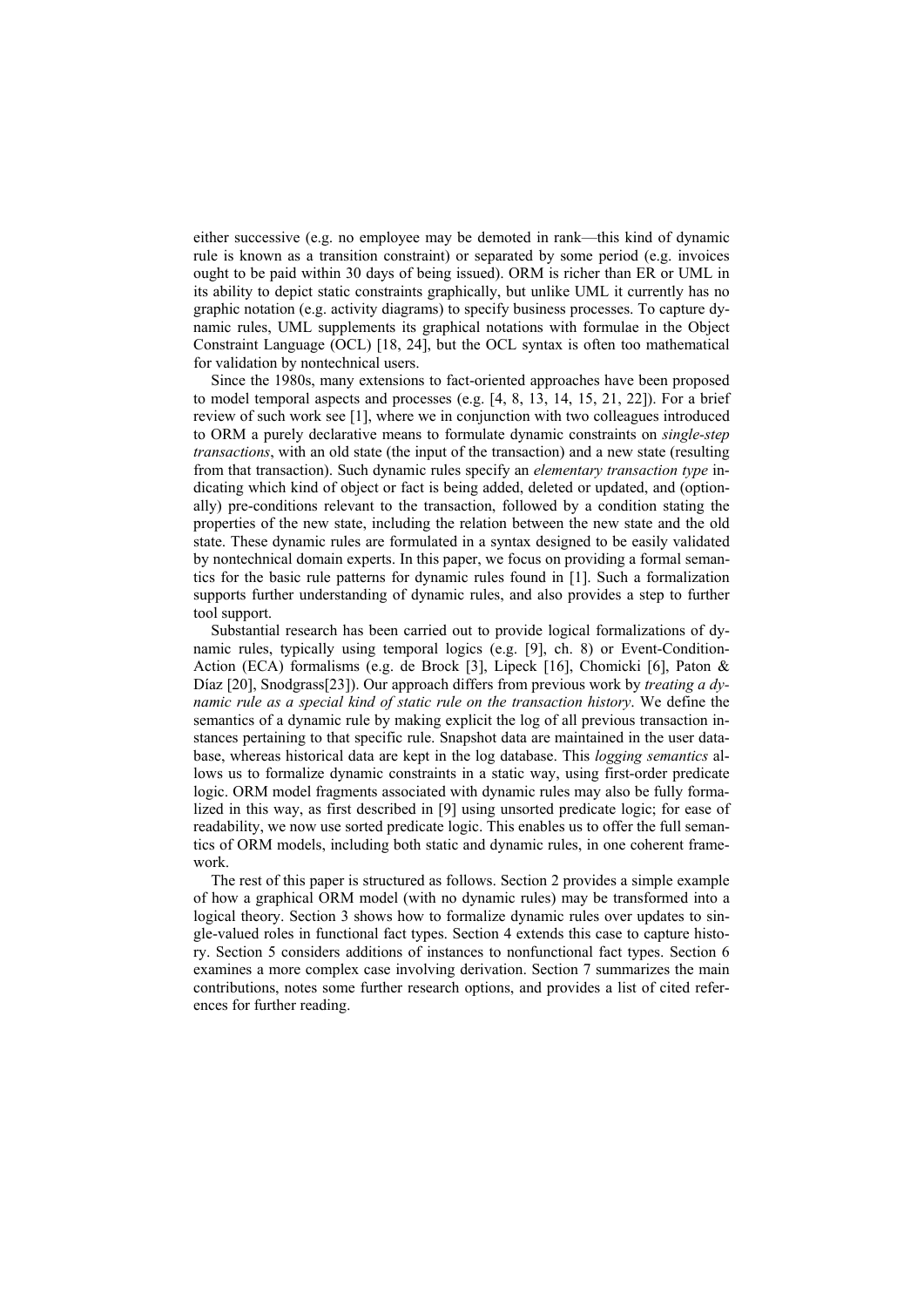#### **2 Formalizing Basic ORM models as Logical Theories**

An ORM model includes both schema (structure) and population (instances). In [9], one of us provided a detailed algorithm for translating any ORM model into a set of formulae in unsorted predicate logic (with identity, and using mixfix predicates and numeric quantifiers). We now use basically the same approach, but employ sorted logic. While there is no space here to cover the full algorithm, we illustrate the ba[si](#page-9-17)c approach with a simple example.

The ORM model shown in Fig. 1 includes a schema with one elementary fact type Employee has Salary and a population of three fact instances. Fig. 1(a) is in compact form, abbreviating the reference schemes for Employee and Salary in parentheses. These reference schemes may be automatically expanded to the existential fact types shown in Fig. 1(b). In ORM 2, unit-based reference schemes (e.g. USD:) also involve a unit dimension (in this case, Money) but for simplicity we ignore this aspect here.



**Fig. 1.** A simple ORM model in (a) compact and (b) expanded form

The model may be formalized as indicated below. Object types are typed as entity types (solid line) or value types (broken line), and the top level entity types are declared mutually exclusive. For simplicity, we omit classifications of value types here and relevant axioms for numeric operators. The predicates are then typed. Although our sorted logic notation uses short predicate names (e.g. "has"), different fact types are always distinguished by typing the object variables. If one wishes to avoid predicates with different semantics being assigned the same short name (cf. Horse runs Race with Person runs Company), full fact type readings may be used instead to name the predicates. Type predicates are placed in prefix position; all other predicates are mixfix.

|                     | <i>Object Types:</i> $\forall x$ : Employee x is an entity; $\forall x$ : Salary x is an entity<br>∀x:EmployeeNr x is a value; ∀x:USDValue x is a value<br>$\forall x$ : Employee $\forall y$ : Salary $x \neq y$                                                                                                                     |
|---------------------|---------------------------------------------------------------------------------------------------------------------------------------------------------------------------------------------------------------------------------------------------------------------------------------------------------------------------------------|
|                     | <i>Fact Types:</i> $\forall x \forall y$ (x has $y \rightarrow$ [(Employee x & Salary y) $\vee$ (Employee x & EmployeeNr y)<br>$\vee$ (Salary x & USDValue y)]<br>$\forall x$ :Employee $\forall y$ :EmployeeNr (x has $y = y$ is of x)<br>$\forall x$ :Salary $\forall y$ :USDValue (x has $y \equiv y$ is of x)                     |
| <i>Constraints:</i> | $\forall x$ :Employee $\exists$ <sup>01</sup> y:Salary x has y<br>$\forall x$ :Employee $\exists y$ :EmployeeNr x has y<br>$\forall x$ : Employee Nr $\exists$ <sup>01</sup> y: Employee x is of y<br>$\forall x$ :Salary $\exists$ <sub>'</sub> y:USDValue x has y: $\forall x$ :USDValue $\exists$ <sup>0</sup> 'y:Salary x is of y |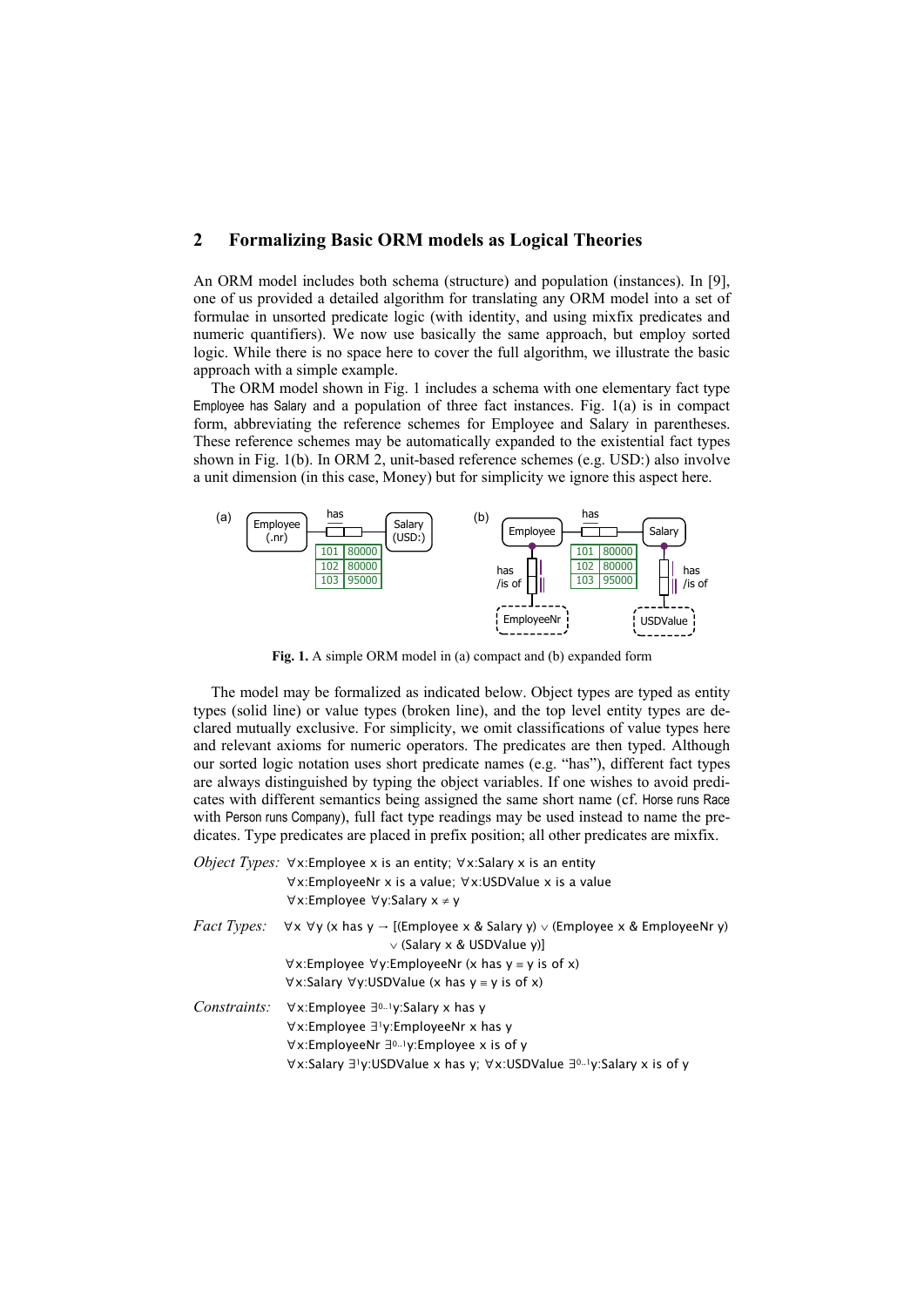*Population*: ∃x:Employee ∃y:Salary ∃z:EmployeeNr ∃w:USDValue (x has y & x has z & y has w & z = 101 & w = 80000) etc. for the other 2 rows of data

## **3 Updating Single-Valued Roles in a Functional Fact Types**

We now consider formalization of dynamic rules added to ORM models, starting with the case of updates to a functional  $(n:1 \text{ or } 1:1)$  binary fact type. The dynamic constraint on the salary fact type in Fig. 1 requires that salaries of employees must not decrease. Using the syntax introduced in [1], where **old** and **new** to refer to situations immediately before and after the transition, this constraint may be stated textually as: **For each** Employee, **new** salary >= **old** salary. Here the *context* of the constraint is the object type Employee, and the elementary transaction *updates* the salary of the employee.



**Fig. 2.** Logging semantics for update salary rule

While the user schema is confined to Employee has Salary, for which only a current snapshot is required (no history), in the background we add fact types to maintain a log of salary grants, as shown in Fig. 2 (unshaded portion). The strict order on Instant enables us to define the notions of *latest* as well as *updating* of an old salary grant by a new one as shown. The employee-salary fact type is now derivable from the equality constraint, as shown. The dynamic constraint may now be reformulated as the following static constraint (no action is needed if the salary grant is the first for the employee): SalaryGrant<sub>2</sub> updates SalaryGrant<sub>1</sub> only if SalaryGrant<sub>2</sub>.salary >= SalaryGrant<sub>1</sub>.salary.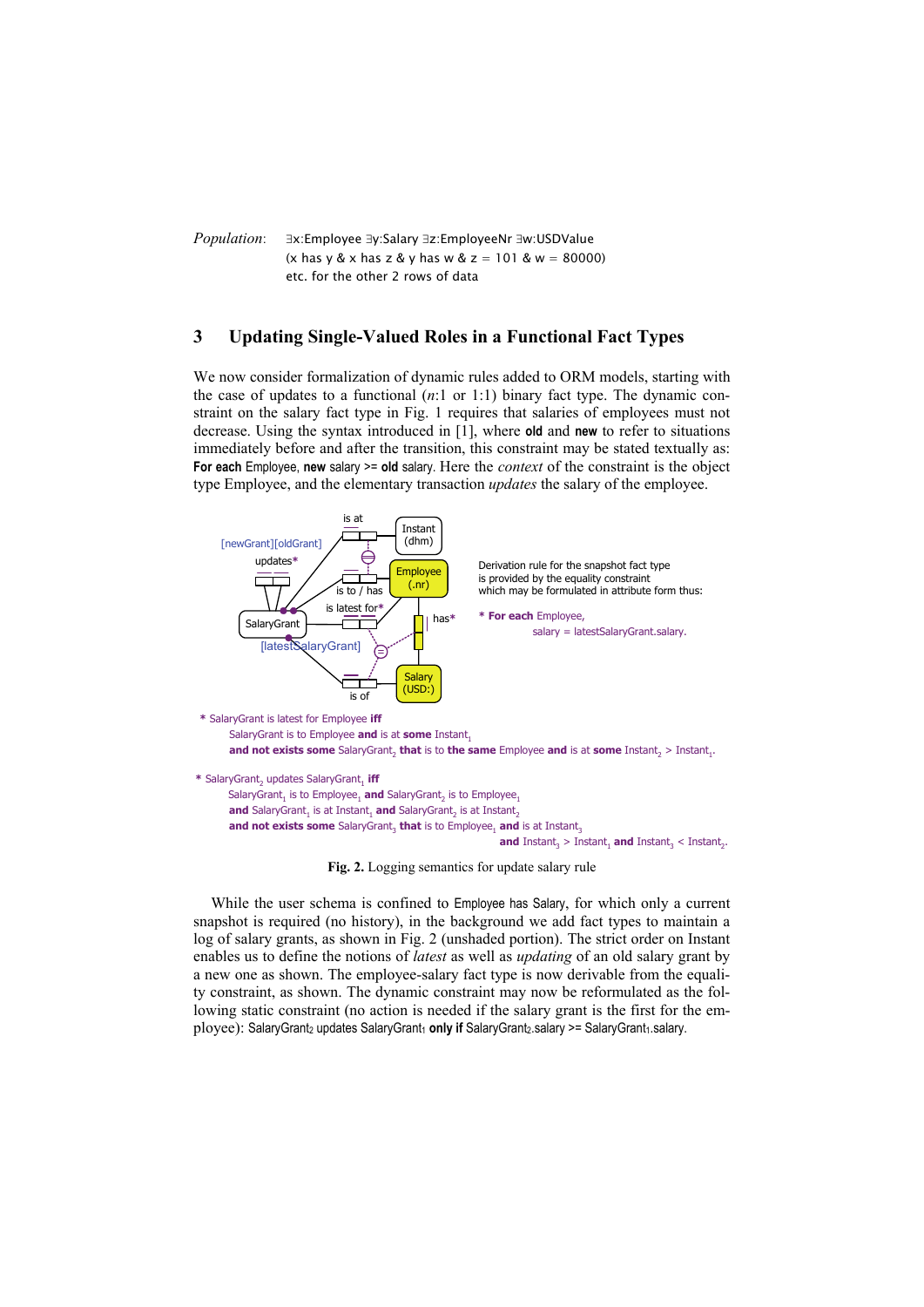The additional object types and fact types may be formalized as discussed in the previous section. The graphical constraints are also trivially formalized. For example, the external uniqueness constraint and the join equality constraint are expressible as:

∀x:Instant ∀y:Employee ∃0..1z:SalaryGrant (z is at x & z is to y)

∀x:Employee ∀y:Salary [x has y ≡ ∃z:SalaryGrant(z is latest for x & z is of y)]

The derivation rules in Fig. 2 are expressed in FORML 2, our formal ORM 2 textual language that is a sugared version of our underlying logical syntax designed for consumption by nontechnical domain experts. Type names are used for sorted variables, with subscripts added as needed to distinguish variables of the same type. Where not stated explicitly, head clause variables are implicitly universally quantified, and variables introduced in the body clause are existentially quantified (cf. Horn clauses). Functional style in dot notation may be used, using role names as function names. For example, the join equality constraint formulated above may be reformulated in functional style as

∀x:Employee x.salary=x.latestSalaryGrant.salary

and then sugared to the FORML 2 rule: **For each** Employee, salary = latestSalaryGrant.salary. The other derivation rules in Fig. 2 are equivalent to the following:

∀x:SalaryGrant ∀y: Employee [x is latest for y ≡ (x is to y & ∃z:Instant x is at z & ~∃w:SalaryGrant ∃u:Instant (w is to y & u >z))] ∀x,y:SalaryGrant [y updates x ≡ (x.employee=y.employee & ~∃z:SalaryGrant (z.employee=x.employee & y.instant>z.instant & z.instant>x.instant))]

The key result is that the dynamic constraint For each Employee, **new** salary >= **old** salary may be recast as the following static constraint:

 $\forall x,y$ :SalaryGrant (y updates  $x \rightarrow y$ .salary >= x.salary)

Generalizing from this example to any functional binary fact type of the form *A R*'s *B*, with *B*'s role name *r* (denoting the "attribute" of *A* being constrained), we obtain the dynamic constraint pattern **For each** *A*, **new** *r* Θ **old** *r*, where Θ denotes the required relationship between the values of *r* after and before the transition. Our logic specifications for the salary example may be easily adapted to cover this general pattern.

This approach may be easily extended to formalize simple state transition rules such as the dynamic rule for marital status transitions shown in Fig. 3. As in the previous example, the presence of the **new** and/or **old** keywords signals that the prospective transaction is an update (rather than an addition or deletion). In this case, the logging subschema (unshaded portion) is based on MaritalStatusAssignment. The formalization is similar to that in the previous example, allowing the dynamic rule to be reformulated as the following static rule. This example may be generalized to updates of an enumerated role on a functional fact type *A R's B* in an obvious way.

 $\forall x,y$ :MaritalStatusAssignment [y updates  $x \rightarrow ((x)$ maritalStatus = 'single' & y. maritalStatus='married') ∨ (x. maritalStatus='married' & (y.maritalStatus='widowed' ∨ y.maritalStatus='divorced') ∨ (x.maritalStatus='widowed' & y.maritalStatus='married') ∨ (x.maritalStatus='divorced' & y.maritalStatus = 'married'))]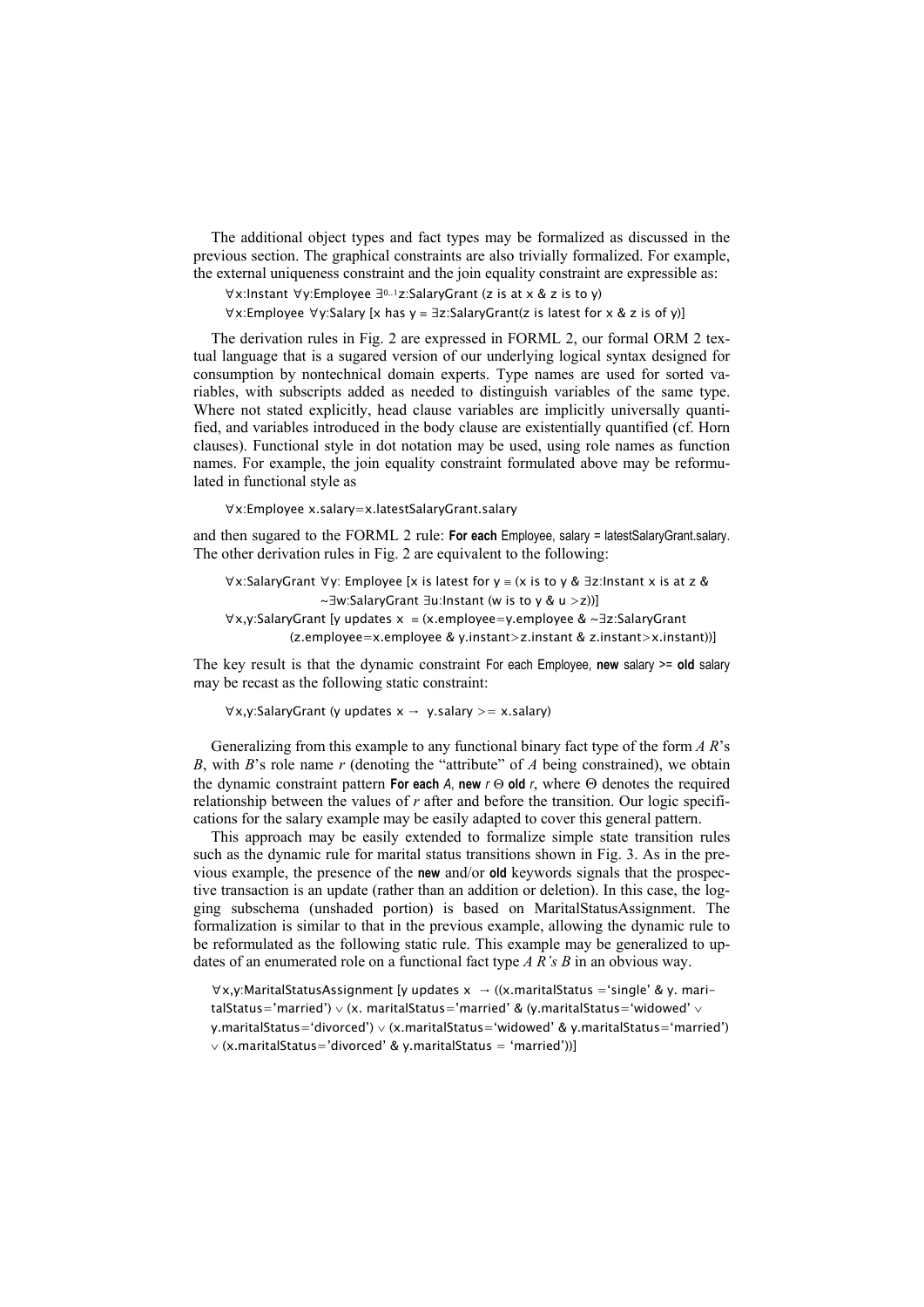

**Fig. 3**. Updating the marital status of students

### **4 Examples of Historical Facts**

We now extend the salary snapshot case considered earlier to the case where salary *history* is required in the user schema. The dynamic constraint is now specified using the keywords "**added**", "**previous**" and "**existing**", as shown in Fig. 4(a) (for simplicity, reference schemes are omitted). The **added** keyword indicates we are adding a fact rather than updating an existing fact. The "**previous**" function returns the previous salary (if it exists) of the employee, while the qualification "**existing**" applies the condition only if a previous salary for the employee does exist.



**Fig. 4**. Salary example with history

This dynamic rule syntax is much simpler than that used in [1], but still relies on a formal semantics being provided for the keywords. To address this need, we first objectify the ternary as SalaryGrant. In ORM 2, this is handled as situational nominalization [12, sec. 10.5], with SalaryGrant in 1:1 correspondence with the ternary, as enforced by the join equality constraint in Fig. 4(b). The case ma[y n](#page-8-4)ow be handled as in the earlier case, with Date replacing Instant. In effect, this case is simpler, because the logging data is already available from the application database.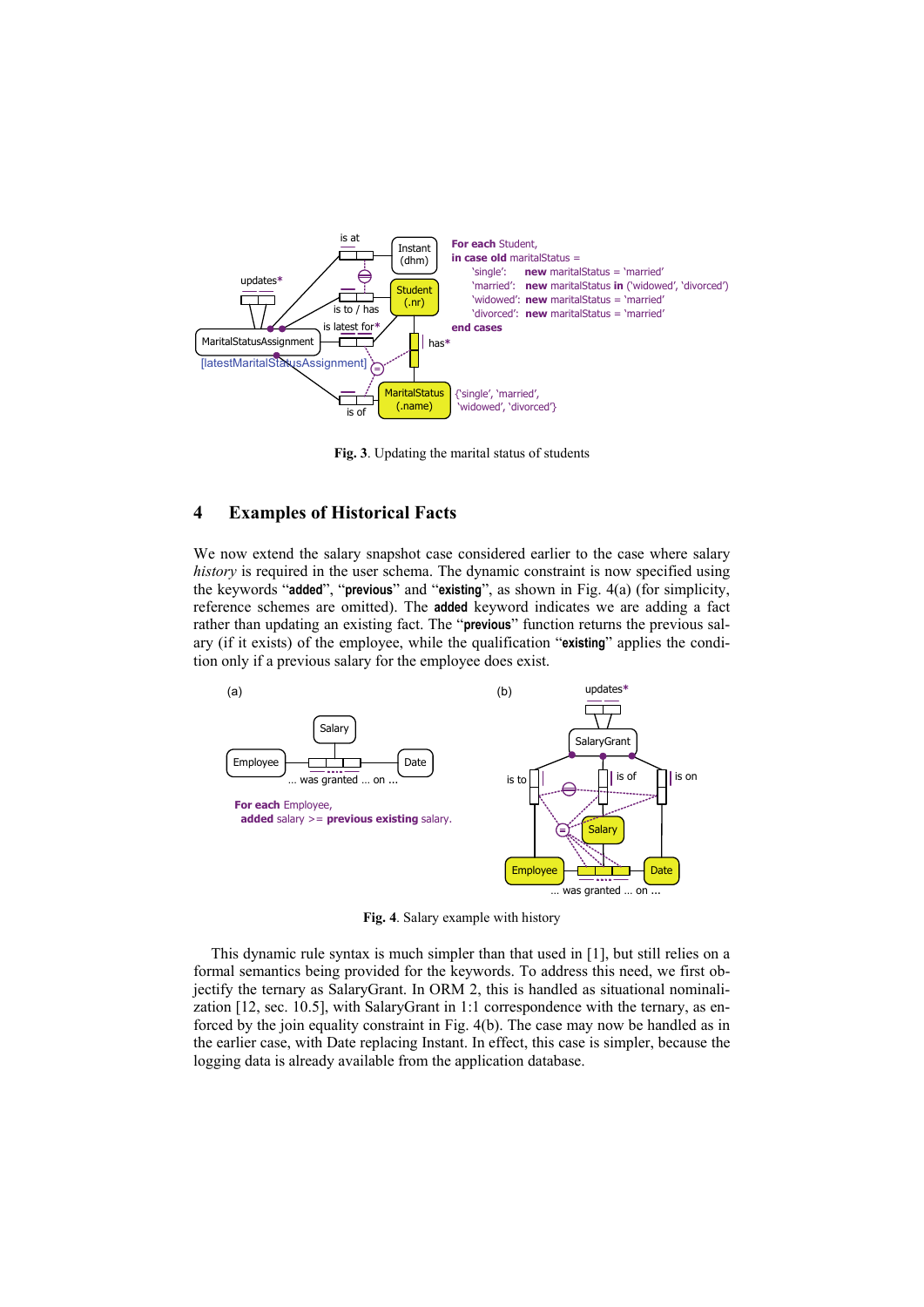This example may be generalized to any historical fact type of the form  $R(A_1, A_n)$ , where a uniqueness constraint spans *n*-1 roles, one of which is played by a temporal object type such as Date or Instant that is used to order the history.

## **5 Adding Instances of a Nonfunctional Fact Type**

We now consider *adding fact instances* to a *nonfunctional fact type* (no single-role uniqueness constraint), such as the Seating was allocated Table association in Fig. 5, which shows a model fragment extracted from a restaurant application. A seating is the allocation of a party (of one or more customers) to one or more vacant tables. The asterisked rule is a derivation rule for the snapshot fact type Table is vacant.

This model maintains a *history* of seatings (for each table we record all the seatings it was previously allocated to). The value-comparison constraint (circled ">" with dots) verbalizes as: **For each** Seating, **existing** endTime > startTime. To ensure that no seatings that overlap in time occupy the same table, the dynamic rule in Fig. 5 declares that a table may be assigned to a seating only if it is vacant *at that time*. The *context* for the constraint is the fact type Seating was allocated Table, and the elementary transaction involves the *addition* of an *instance* of this fact type. The reserved words **before** and **after** denote the states just before and after the transaction, **needed** indicates the precondition is necessary for the fact addition to take place (not just for this constraint), and **the** is scoped to the transaction instance.



**Fig. 5.** Fragment of an ORM schema maintaining history of restaurant seatings

One static alternative to the dynamic rule was presented in [1], but this expression is extremely complex. A simpler static constraint formulation is possible using our logging semantics approach. The unshaded portion of Fig. 6 introduces TableSeating in 1:1 correspondence with Seating was allocated to Table, using the derivation rules shown to determine its start and end times. The value compari[so](#page-8-4)n constraint **For each** TableSeating, **existing** endtime > startime is omitted since it is implied. The updates and latest table seating predicates may be defined similarly to the previous examples, where one table seating updates another if and only if both seatings are for the same table and there is no intermediate seating for that table. Given the value comparison constraint, the dynamic rule to ensure no overlap may now be simply formulated as the following static constraint:

 $\forall x,y$ :TableSeating (y updates  $x \rightarrow y$ .startTime > x.endTime)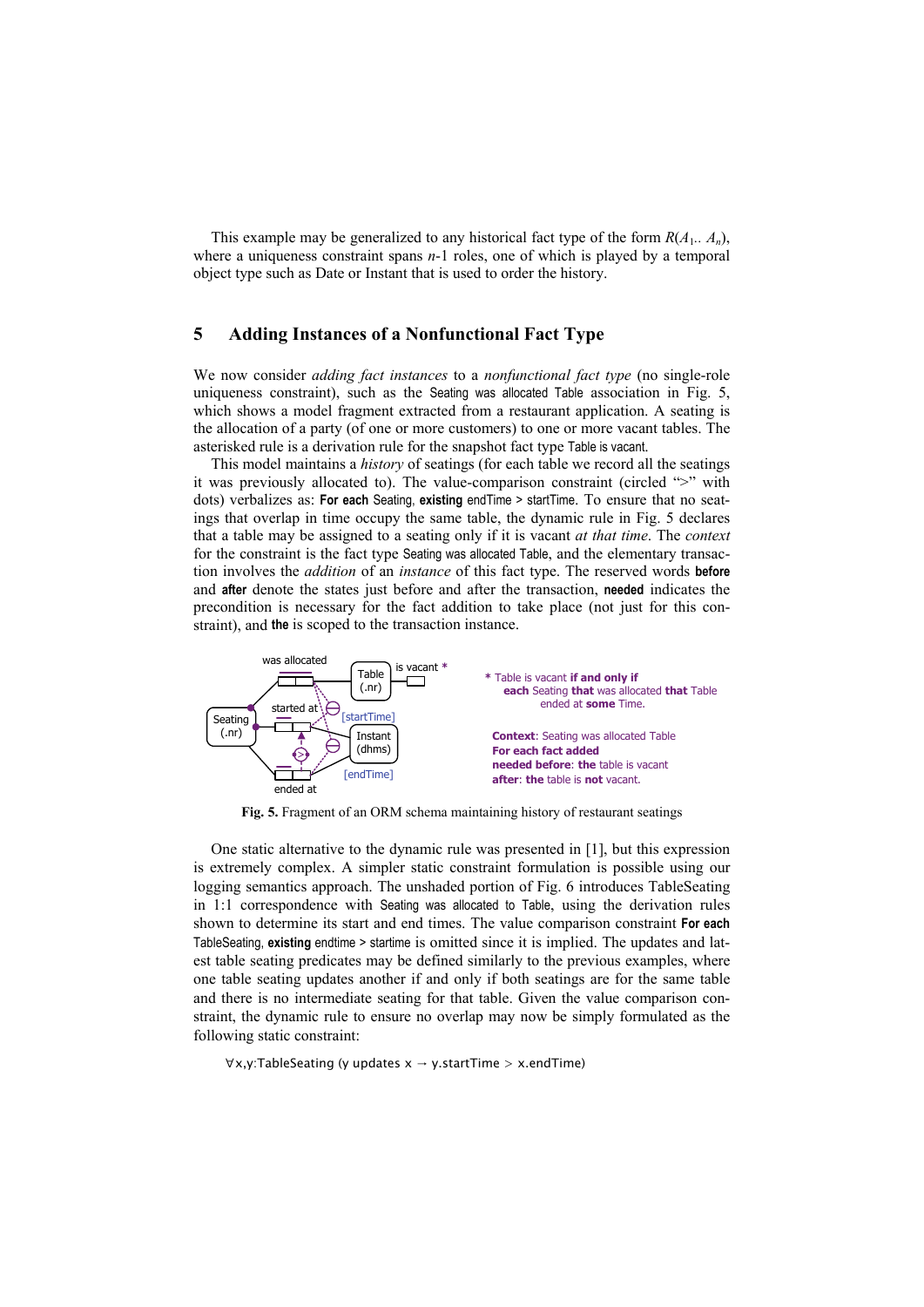

**Fig. 6.** Adding the logging subschema for Fig. 5

## **6 A More Complex Case Involving Derivation**

In [1], a more complex case dealt with account transactions. We have space here to consider only transfer transactions, a basic schema for which is shown in Fig. 7. Transfer transactions transfer funds from one account to another. We record historical information of all transactions, from which the current account balances may be deriv[ed](#page-8-4). We assume that an account exists prior to any transaction on it, and that on the event that an account is opened, its balance is set to zero. The following dynamic constraint may be specified on transfer transactions:



**Fig. 7.** An example involving historical and derived snapshot data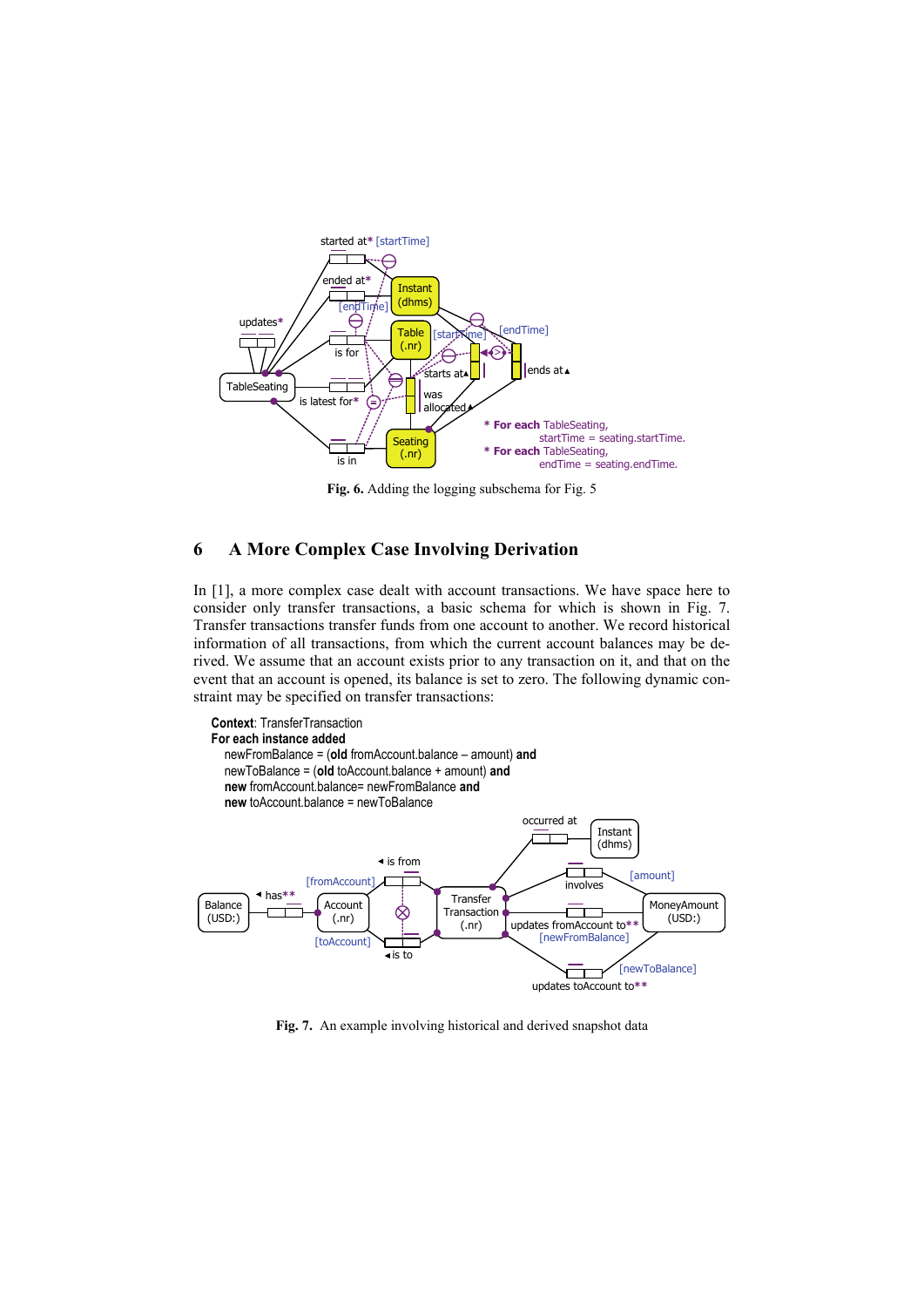As with normal banking operations, history is maintained for all transactions in the user database, so the data needed for our logging semantics are essentially already there. Similar techniques to those discussed earlier can be applied to replace the dynamic rule with a static constraint.

## **7 Conclusion**

This paper outlined an approach to provide a formal semantics for a proposed extension to Object-Role Modeling that supports declaration of dynamic rules. Dynamic rules differ from static rules by pertaining to properties of state transitions, rather than to the states themselves. We have restricted application of dynamic rules to so-called single-step transactions. Dynamic rules further specify an elementary transaction type by indicating which kind of object or fact (being added, deleted or updated) is actually allowed. Dynamic rules are equipped with preconditions relevant to the transaction, followed by a condition stating the properties of the new state, including the relation between the new state and the old state.

We have provided such dynamic rules with a formal semantics based on sorted, first-order predicate logic. The key idea to our solution is the formalization of dynamic constraints as static constraints on the database transaction history. This *logging semantics* for dynamic rules makes explicit the log of all previous transaction instances pertaining to those specific rules. Snapshot data are maintained in the user database, whereas historical data are kept in the log database. This approach avoids the need to consider more complex logics such as temporal logics, while at the same time conforming in part to industrial database approaches that utilize log files to manage transactions. Future research options include extending this framework to cover other kinds of transactions (e.g. deletions) as well as dynamic rules involving more complex temporal expressions.

#### **References**

- <span id="page-8-4"></span>1. Balsters, H., Carver, A., Halpin, T., Morgan, T. 2006, Modeling Dynamic Rules in ORM, *On the Move to Meaningful Internet Systems 2006: OTM 2006 Workshops*, eds R. Meersman, Z. Tari, P. Herrero et al., Montpellier. Springer LNCS 4278, 1201-1210.
- <span id="page-8-1"></span>2. Bakema, G., Zwart, J. & van der Lek, H. 2000, *Fully Communication Oriented Information Modellin*g, Ten Hagen Stam, The Netherlands.
- <span id="page-8-5"></span>3. de Brock, E. O. 2000, 'A General Treatment of Dynamic Integrity Constraints'. *Data and Knowledge Engineering, 32*(3): 223-246.
- <span id="page-8-3"></span>4. Bruza, P. D. & van der Weide, Th. P 1989, 'The Semantics of TRIDL', Technical Report 89-17, Department of Information Systems, University of Nijmegen.
- <span id="page-8-0"></span>5. Chen, P. P. 1976, 'The entity-relationship model—towards a unified view of data'. *ACM Transactions on Database Systems*, 1(1), pp. 9−36.
- <span id="page-8-6"></span>6. Chomicki, J. 1992, 'History-less Checking of Dynamic Integrity Constraints', *ICDE 1992*: 557-64.
- <span id="page-8-2"></span>7. Curland, M. & Halpin, T. 2007, 'Model Driven Development with NORMA', *Proc. 40th Int. Conf. on System Sciences (HICSS-40)*, IEEE Computer Society, January 2007.